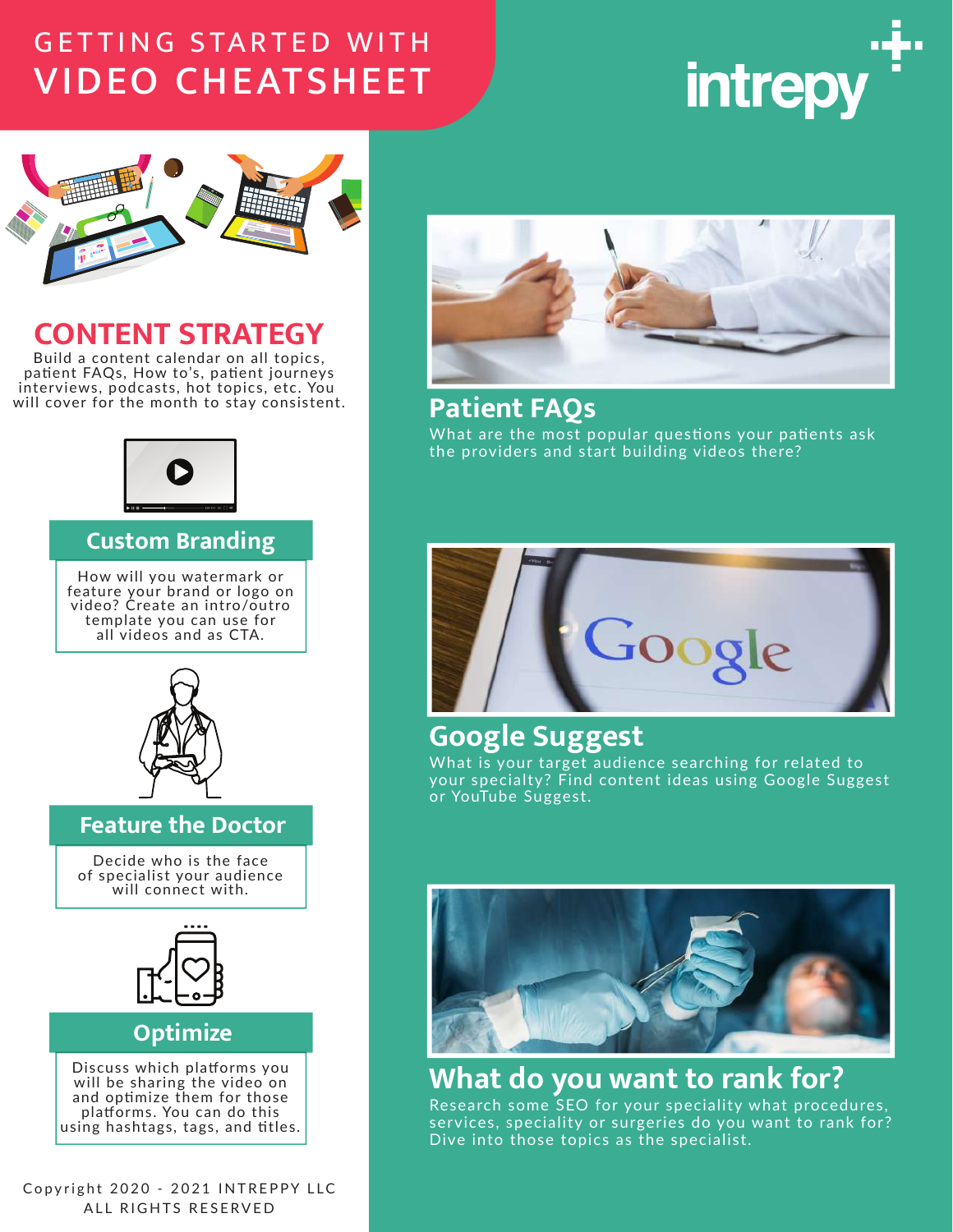# **GETTING STARTED WITH VIDEO CHEATSHEET**





## **RECORDING VIDEO**

Keep it simple, point, and shoot. Don't overcomplicate it with expensive production that will limit your capability to record consistently



#### Camera

How will you watermark or feature your brand or logo on video? Create an intro/outro template you can use for all videos



### **Sound**

Invest in a microphone. Rode boom mics are great or you can find a lapel microphone on Amazon that hooks into your phone.



## **Lighting**

Avoid natural light. Make sure you invest in some lighting, there many options that are affordable on Amazon.

Copyright 2020 - 2021 INTREPPY LLC ALL RIGHTS RESERVED



**Rev.com** Add captions to your videos to help increase views.

put your name MAN IN BLA<br>(Laughing) Do you re<br>think you're going OFFICER

# **PromptSmart Pro**

Improved recording efficiency and trim down the number of takes by leveraging a handy moblie teleprompter app.



# **Lapel Microphone**

A lapel microphone is easy to use and helps improve production quality.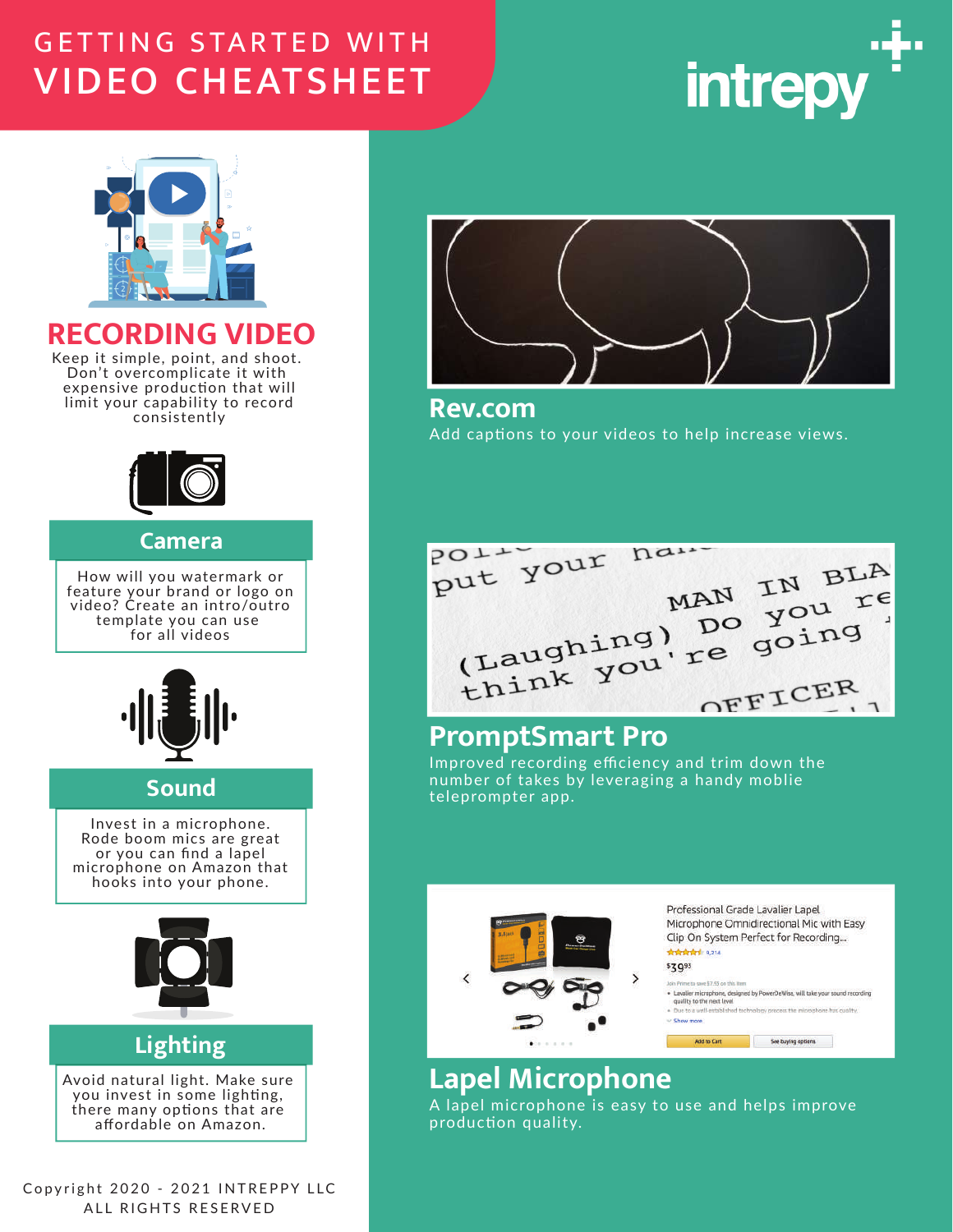# **GETTING STARTED WITH VIDEO CHEATSHEET**





Increase your chances of shares and likes by consistently sharing video. When recording try to record at least 5 videos<br>at time. That way you can stay ahead of it and make the most of your time.



#### **Optimize**

Optimize your video for success. Title your video<br>based on your SEO research or what patients are looking for.



### **Content**

Grab their attention with bold statements and relatable content that pulls viewers in and want to watch!



### **Engage**

Once you share your video optimize it and engage with your audience in a timely matter. Engage and comment on other's content too! Remember it's called social" medial

Copyright 2020 - 2021 INTREPPY LLC ALL RIGHTS RESERVED



# Lose lengthy intros

Skip the lenghty introduction of name, title, etc. Simply customize the video in editing with your name and title on a graphic or in the intro graphics.



# **Keep it short**

Keep your video, generally, to under 2 minutes. Attention spans are short and you want to make the<br>most out of the viewing time. Don't be afraid to split ideas into several videos.



**Share your secrets** Get to the point and deliver real value with insider or expert secrets. Give it all away!